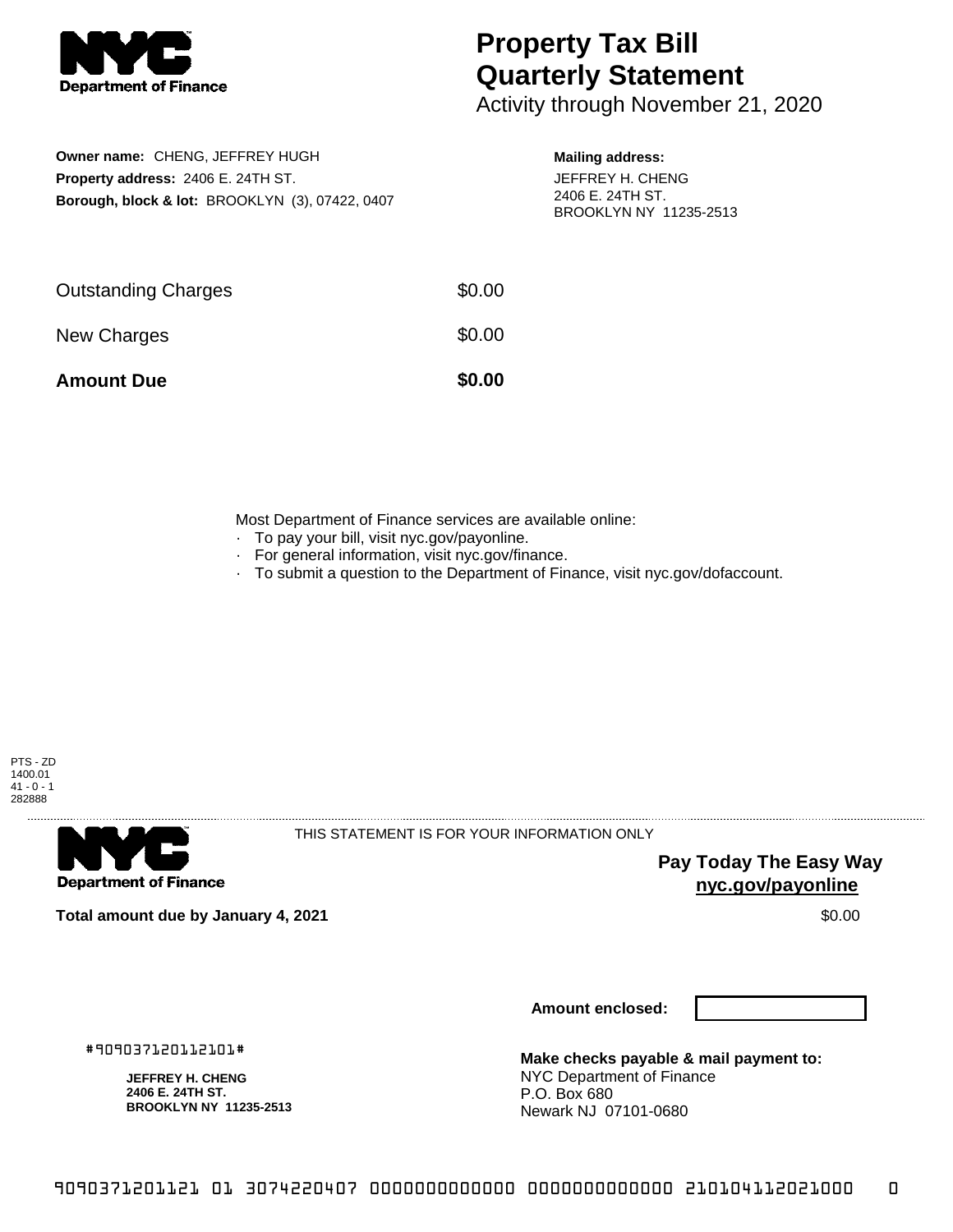

| <b>Previous Charges</b>                                             |                      | Amount<br>\$0.00 |                                |
|---------------------------------------------------------------------|----------------------|------------------|--------------------------------|
| Total previous charges including interest and payments              |                      |                  |                                |
| <b>Current Charges</b>                                              | <b>Activity Date</b> | <b>Due Date</b>  | Amount                         |
| Finance-Property Tax<br><b>Adopted Tax Rate</b><br>Payment Adjusted | 01/01/2021           | 01/01/2021       | \$0.00<br>$$-20.50$<br>\$20.50 |
| <b>Total current charges</b>                                        |                      |                  | \$0.00                         |
| <b>Tax Year Charges Remaining</b>                                   | <b>Activity Date</b> | <b>Due Date</b>  | <b>Amount</b>                  |
| Finance-Property Tax<br>Adopted Tax Rate                            |                      | 04/01/2021       | \$0.00<br>$$-20.50$            |
| <b>Early Payment Discount</b><br>Payment Adjusted                   | 01/01/2021           | 04/01/2021       | \$0.21<br>\$20.29              |
| Total tax year charges remaining                                    |                      |                  | \$0.00                         |
| <b>Overpayments/Credits</b>                                         | <b>Activity Date</b> | <b>Due Date</b>  | <b>Amount</b>                  |
| Credit Balance                                                      |                      | 07/01/2020       | $$-40.79$                      |
| Total overpayments/credits remaining on account                     |                      |                  | \$40.79                        |

You must apply for a refund or a transfer of credits resulting from overpayments within six years of the date of **the overpayment or credit. Please note that overpayments and credits are automatically applied to unpaid taxes.**

## **Home banking payment instructions:**

- 1. **Log** into your bank or online bill pay website.
- 2. **Add** the new payee: NYC DOF Property Tax. Enter your account number, which is your boro, block and lot, as it appears here: 3-07422-0407 . You may also need to enter the address for the Department of Finance. The address is P.O. Box 680, Newark NJ 07101-0680.
- 3. **Schedule** your online payment using your checking or savings account.

## **Did Your Mailing Address Change?** If so, please visit us at **nyc.gov/changemailingaddress** or call **311.**

When you provide a check as payment, you authorize us either to use information from your check to make a one-time electronic fund transfer from your account or to process the payment as a check transaction.